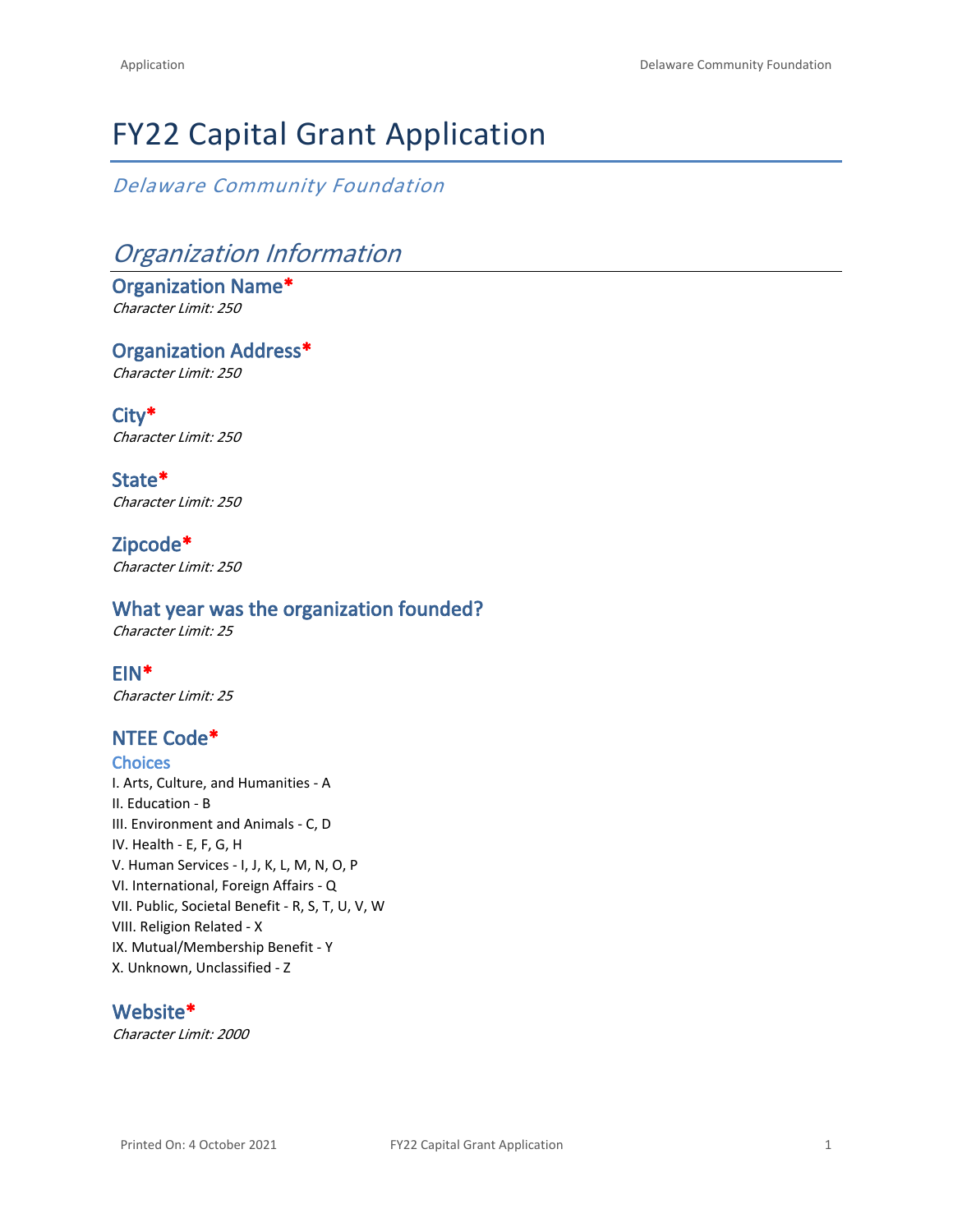# **Description of Organization\***

Please provide a brief description of the type of work your organization provides to the community.

*Character Limit: 500*

# **What Geographic Area does your organization serve?\***

Please be as specific as possible including zip code, county, or statewide?

*Character Limit: 500*

# *Contact Info*

**Title of Contact Person** *Character Limit: 50*

**Primary Contact Person First Name\*** *Character Limit: 50*

**Primary Contact Person Last Name\*** *Character Limit: 50*

**Primary Contact Phone Number\*** *Character Limit: 100*

**Primary Contact Email\*** *Character Limit: 254*

# *Capital Project Details*

**Project Name\*** What is the name of *Character Limit: 250*

**Capital Project Start Date\*** *Character Limit: 10*

**Capital Project End Date\*** *Character Limit: 10*

**Amount Requested\***

*Character Limit: 20*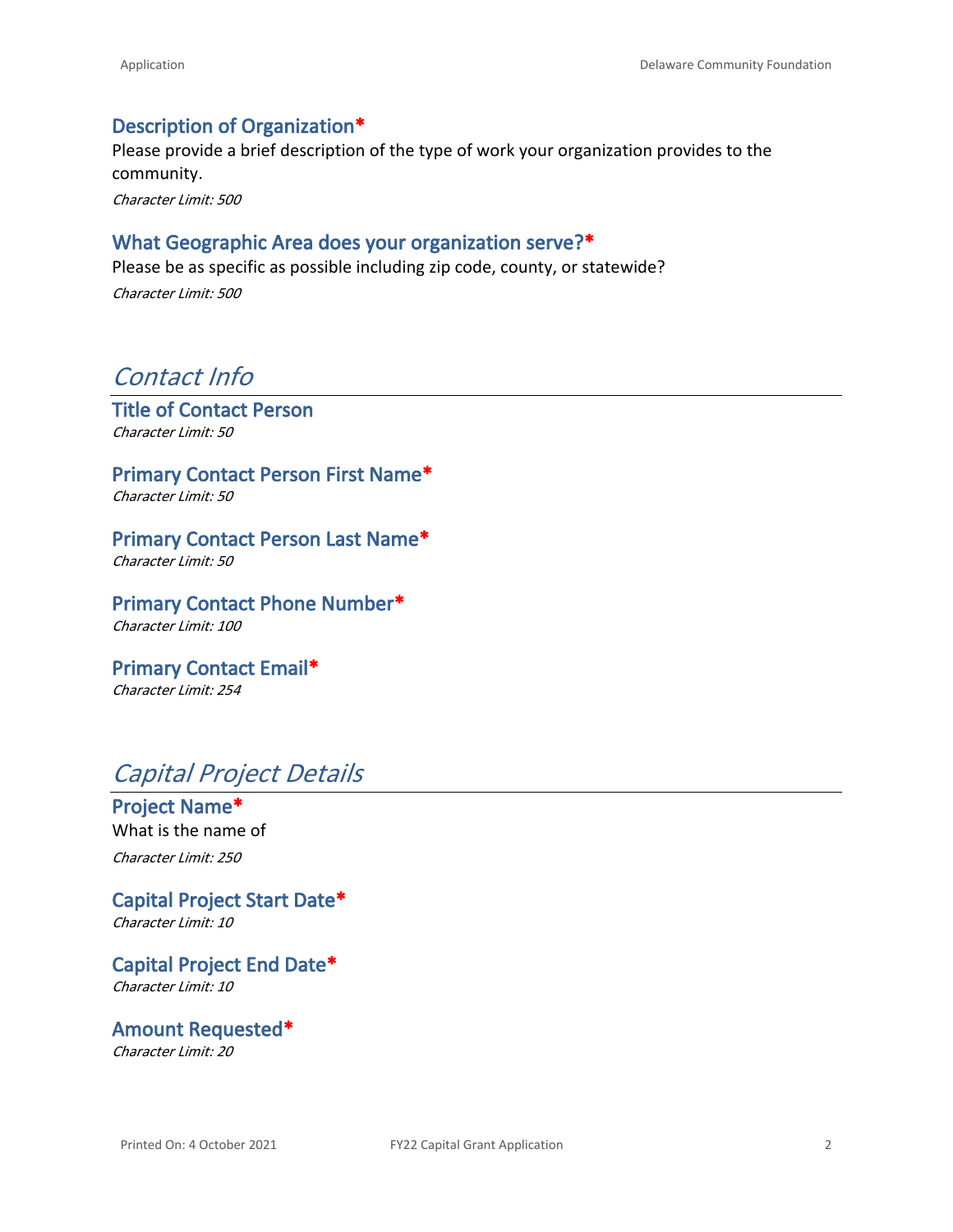# **Other Sources of Funding for Capital Project?\***

*Character Limit: 1500*

# **Organizational Need for Capital Project\***

Please describe how this capital project will help the organization achieve its mission.

*Character Limit: 1000*

### **What is the potential impact on the communities served?\***

Include description of the desired outcomes of this project. How do you envision measuring success?

*Character Limit: 750*

# **Potential Challenges\***

What do you anticipate being the greatest challenges associated with this project? How will you handle them?

*Character Limit: 750*

# **Additional Comments\***

Please provide any information you feel is important that wasn't covered in this application.

Feel free to provide any feedback about the application as well. *Character Limit: 500*

# *Diversity, Equity, and Inclusion (DEI)*

The Delaware Community Foundation would like to collect demographic data on your Board of Directors and the population your organization serves. Please note that answers to these questions will not affect the ranking of your proposal.

#### **Incorporating the values of Diversity, Equity, and Inclusion**

At the DCF, we are committed building opportunity for all. To be successful, we know that a focus on equity is crucial. The DCF has made several organizational commitments.

- We would like to hear from you on how your organization is incorporating DEI values: For example, do you incorporate the perspectives of the population served in program design and delivery?
- Has your organization hosted cultural sensitivity training for staff and/or board of directors?
- Is your organization seeking out cross-cultural experiences that encourage awareness of other cultures or spend a day in the life of the community members you serve?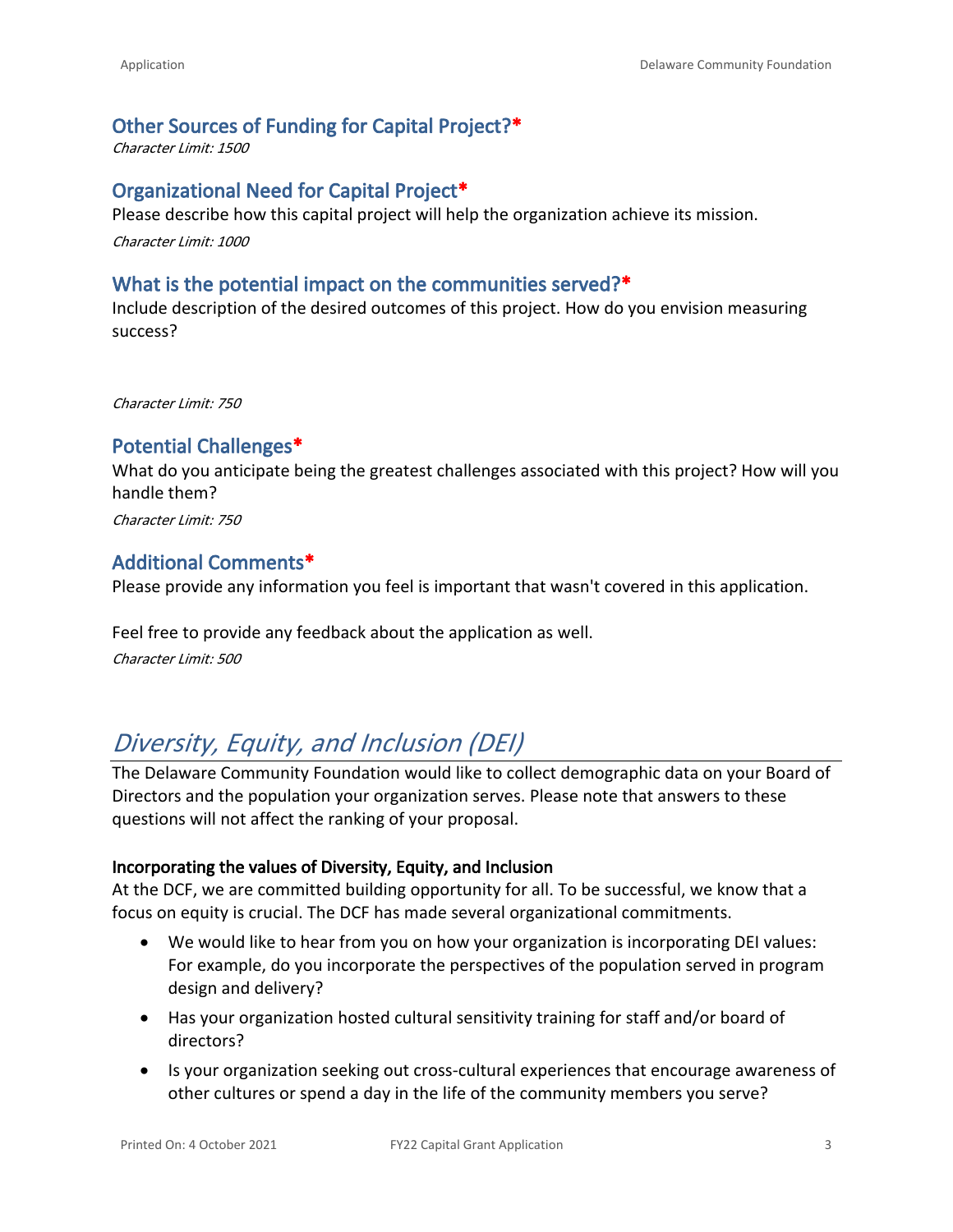• What are the demographics of your Organization's Board of Directors?

#### **How many serve on your Board of Directors\***

*Character Limit: 20*

# **Board of Director's Demographic: Gender Makeup\***

Please share the gender breakdown makeup of your Board of Director's. e.g.: 4 men, 4 women, and 1 who chose to not self-identify.

*Character Limit: 250*

# **Board of Directors: Racial/Ethnic Makeup\***

Please share the racial/ethnic makeup of the organization Board of Directors.

#### **Choices**

Black/African American American Indian/Alaska Native Asian American Native American/Other Pacific Islander Hispanic/Latinx Not Hispanic/Latinx White/Caucasian Other/Mixed Race/Ethnicity

# **Please note the number of Board of Directors that identify as a minority population\***

Please note the number of Board of Directors that identify as a minority population; i.e.

- 2 identify as Black/African American
- 2 identify as Hispanic/Latinx
- $\bullet$  etc...

*Character Limit: 250*

What are the demographics of those that you serve?

### **Population Served Demographic: Age\***

Please share the ages of the population your organization serves.

#### **Choices**

Birth to Five 5 - 12 13 - 18 Young Adults (19 - 25) Adults (25 - 59) Seniors (60+)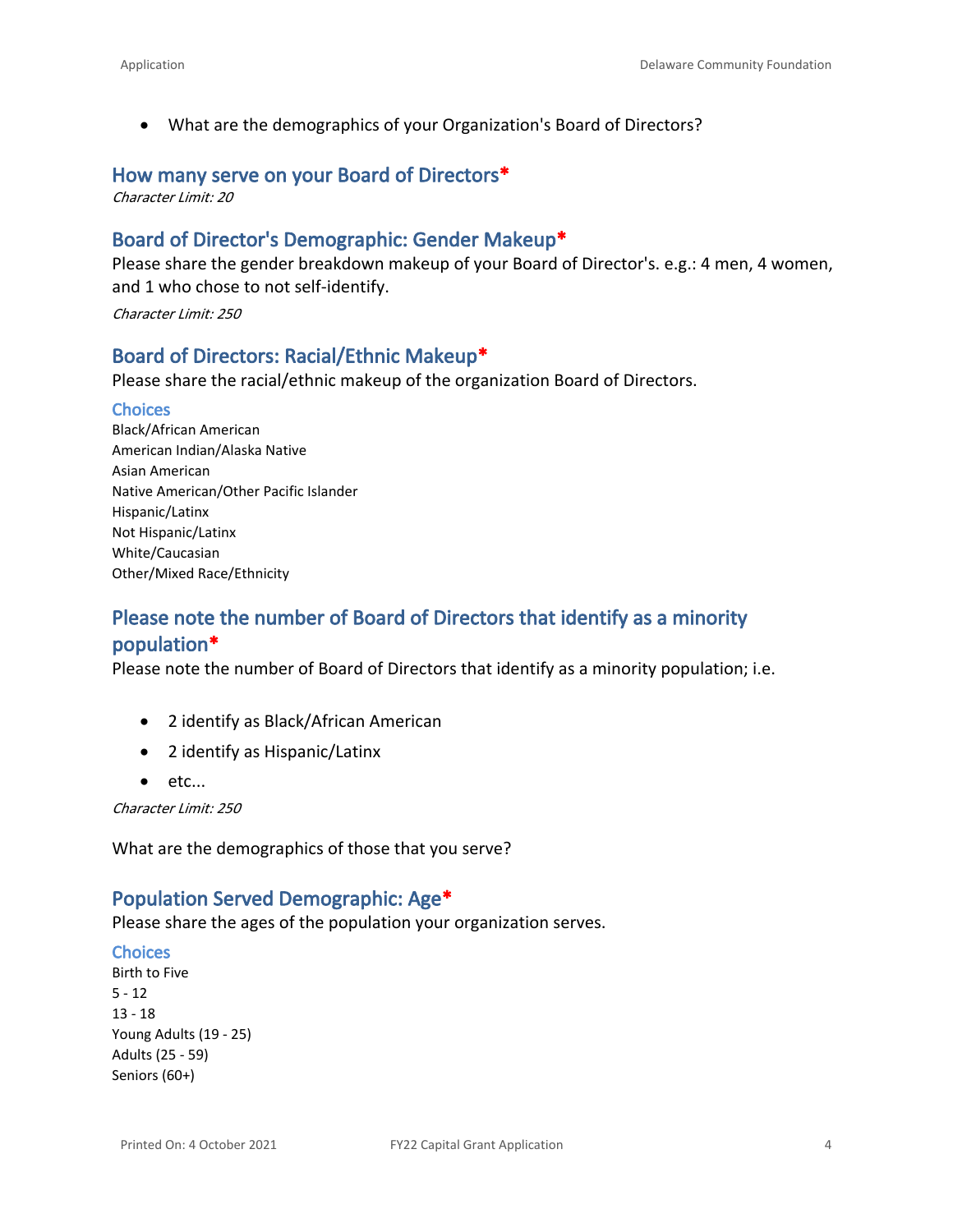# **Population Served Demographic: Race/Ethnic Makeup\***

**Choices** White/Caucasian Black/African American American Indian/Alaska Native Asian American Native Hawaiian/Other Pacific Islander Hispanic/Latinx Other/Mixed Race/Ethnicity

# **Population Served Demographic: Gender Identity\***

**Choices** Female Male

Non-Binary Choose not to identify

# **Please list any goals related to DEI your Organization hopes to achieve in the future.\***

If your organization does not have any active efforts that incorporate a DEI lens into your work, or you're looking to expand on your current work; please list any DEI goals your organization hopes to achieve in the future (e.g. developing a more diverse board of directors, conducting yearly cultural competency trainings with staff, active inclusion of diverse vendors, mechanisms for senior accountability for DEI performance, etc.).

*Character Limit: 750*

# *Attachments*

# **Attach Financials - Statement of Revenue page or Board Approved Accounting Records**

Please choose the option that best fits your organization:

- To support the request, applicants will be asked to submit a Statement of Revenue page of its 990 Part VIII for organization's budget years 2019 and 2020.
- For organizations that do not file 990s or do not have a completed 990 for each year (FY19 and FY20), accounting records showing the Board-approved budget and actuals will be accepted.
- For organizations that have only completed one fiscal year, accounting records showing the most recent or current Board-approved budget and actuals will be accepted.

*File Size Limit: 2 MB*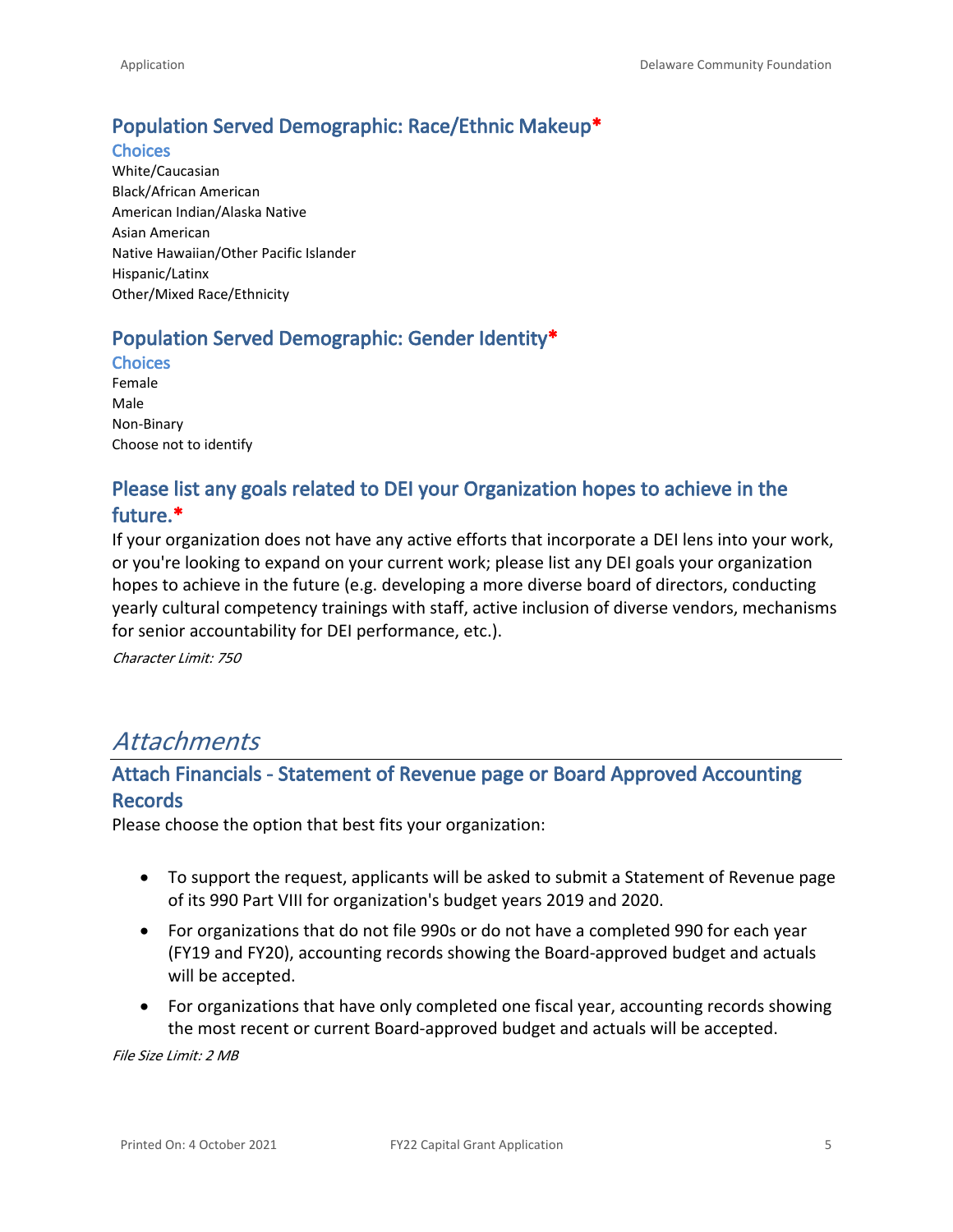# **Finanancial Statement Upload\***

Please choose the best financial statement to upload from the approved list of financial documents above. When saving, please note the type of financial document saved in naming. *File Size Limit: 2 MB*

**Board list, including affiliations\***

*File Size Limit: 2 MB*

# **Current Operating Budget\***

Please provide a simple budget for your organization.

We are looking for the amount of income that comes into your organization annually and a general breakdown of what your annual expenses are.

*File Size Limit: 2 MB*

# **Project Budget\***

Please include the total cost of the project as well as a breakdown of expenses.

*File Size Limit: 2 MB*

### **IRS Determination 501(c)3 Letter\***

*File Size Limit: 2 MB*

### **Additional Attachment (Optional)**

Upload a photo or other collateral that helps visually support the proposed project. Include a brief description of the attached photo. Note that these will be reviewed as a part of the evaluation process.

*File Size Limit: 5 MB*

### **Additional Attachment (Optional)**

Upload a photo or other collateral that helps visually support the proposed project. Include a brief description of the attached photo. Note that these will be reviewed as a part of the evaluation process.

*File Size Limit: 2 MB*

Grants will be processed through Direct payment via ACH transfer. Please complete the fields below to allow the Delaware Community Foundation to award grants to your organization.